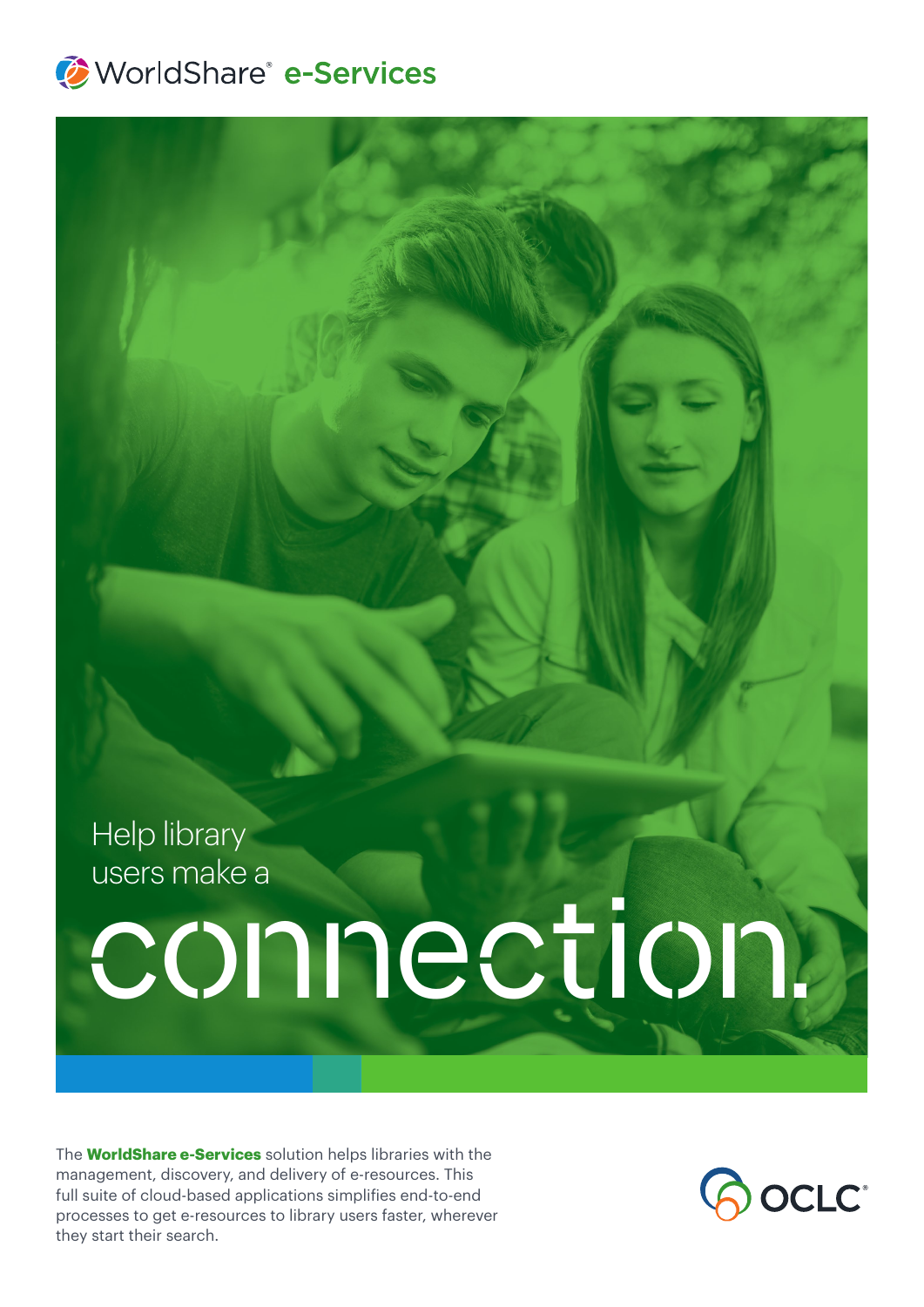## Give users quicker and easier access to e-resources.

Library users today expect full access to a wide range of electronic resources from both inside and outside the library. As your library increases its budget for e-resources, you don't have time to duplicate your work in multiple library systems. You need a simple way to integrate e-resources into your workflows through one end-to-end system. When you can quickly and easily provide this content to your users, you help **make breakthroughs possible.**

**Activate new content in one system** instead of reviewing multiple systems and websites. WorldShare e-Services tools allow you to check costs, licensing terms, and even alternate access options through a single interface. They work seamlessly with demand-driven acquisition (DDA) programmes to deliver requested material and metadata directly into your catalogue.

#### **Add information about new acquisitions**

automatically and simultaneously everywhere it needs to appear. You can manage vendor information, licence terms, and holdings data in one system that auto-populates everywhere you need it.

**Describe your e-resources** with high-quality, collaboratively maintained records from WorldCat®, the world's largest bibliographic database. When your records are updated or improved, your catalogue will update automatically.

**Help users discover all your content** by maintaining both your electronic and print resources in one user interface. WorldShare e-Services directly connects your users to your full-text e-resources while adhering to your licence agreements. It also embeds your resources into websites outside the library where users begin their research.

#### **Ensure constant access to your e-resources**

with automatic metadata updates when content URLs change. WorldShare e-Services' access and authentication solution, EZproxy®, makes access easy no matter where your users are located. Available as stand-alone or hosted, EZproxy keeps user information safe while allowing access to licensed content on campus and remotely.

**Support renewal decisions** with solid usage statistics. Quantifiable evidence about the reach and use of your e-resources helps you spend your budget wisely. And because your entire e-resources workflow takes place in one integrated system, it is easy to renew, update, and modify your subscriptions.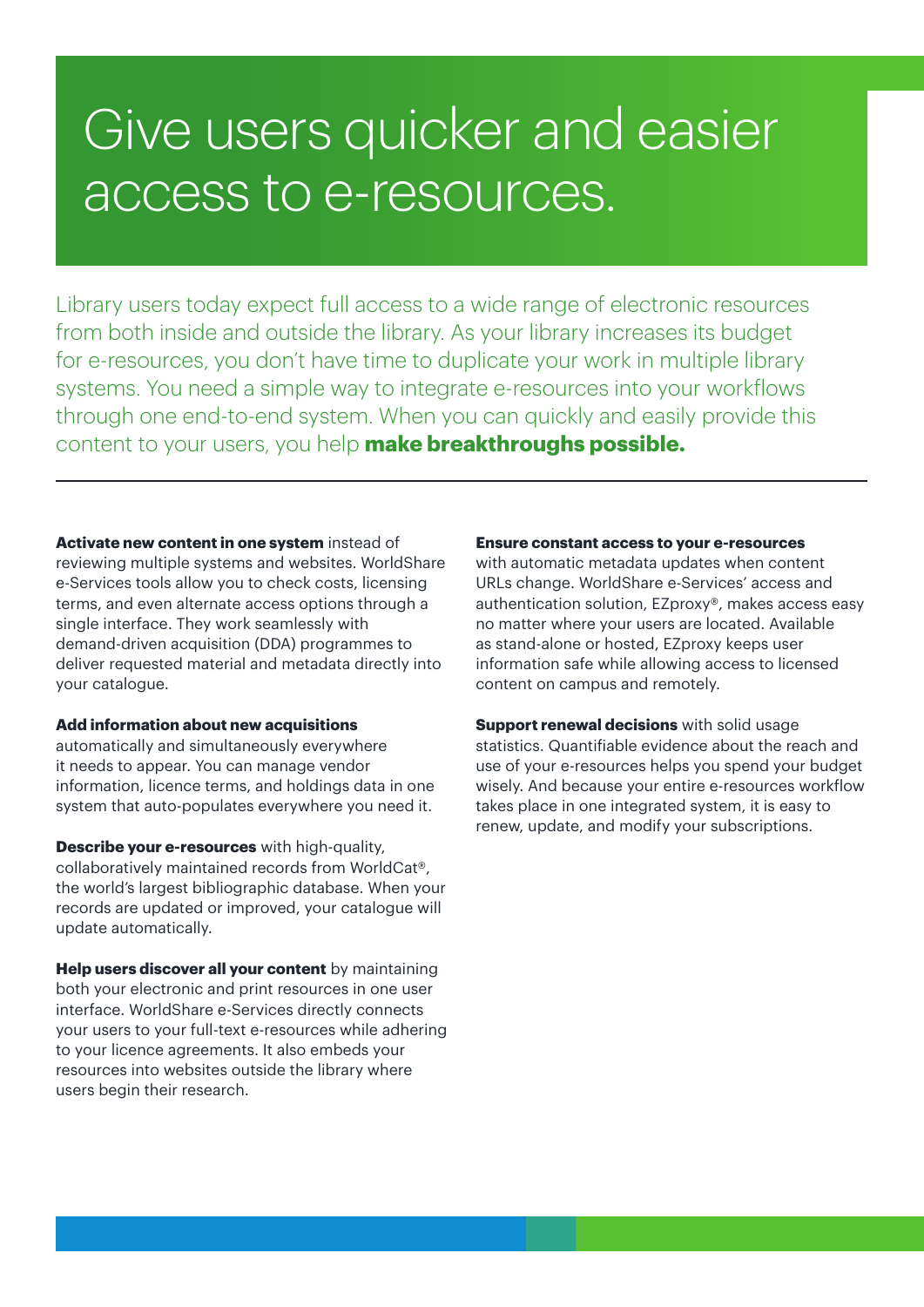

**To learn more about WorldShare e-Services, visit** [oc.lc/eServices.](http://oc.lc/eServices)

## Manage all aspects of your e-resource process.

| Choose the level of service that best addresses your<br>most pressing problems.                                                                                                                                                                                                 | <b>FULL</b> | <b>DISCOVERY</b> | ENTRY |
|---------------------------------------------------------------------------------------------------------------------------------------------------------------------------------------------------------------------------------------------------------------------------------|-------------|------------------|-------|
| <b>WorldShare License Manager</b><br>Simplify electronic resource management by consolidating<br>the information you need to keep licences active and to show<br>your users exactly what resources they can access.                                                             |             |                  |       |
| <b>EZproxy</b><br>Facilitate a single sign-on to e-content using existing library-<br>issued credentials and get access to granular usage statistics.                                                                                                                           |             |                  |       |
| <b>WorldShare Metadata Services</b><br>Find more time to catalogue unique materials by automating<br>your standard cataloguing processes. Automated holdings<br>maintenance and MARC record updates help keep your<br>collections current.                                      |             |                  |       |
| WorldCat.org™<br>Provide single-site access to library collections with interfaces<br>in English, Dutch, French, German, Spanish, and Chinese.                                                                                                                                  |             |                  |       |
| <b>WorldCat Discovery</b><br>Help your users easily find and get resources from your library<br>and libraries worldwide through a single search of WorldCat<br>and familiar, authoritative e-content collections.                                                               |             |                  |       |
| <b>Holdings syndication</b><br>Allow people to find your library's resources through their<br>normal research habits. Beyond your library's website, "Find in<br>a Library" links on popular websites put your collection on the<br>webpages where people start their searches. |             |                  |       |
| <b>WorldShare Acquisitions</b><br>Save time on selecting, ordering, acquiring, processing,<br>and cataloguing e-resources in the same interface as your<br>physical acquisitions workflow.                                                                                      |             |                  |       |